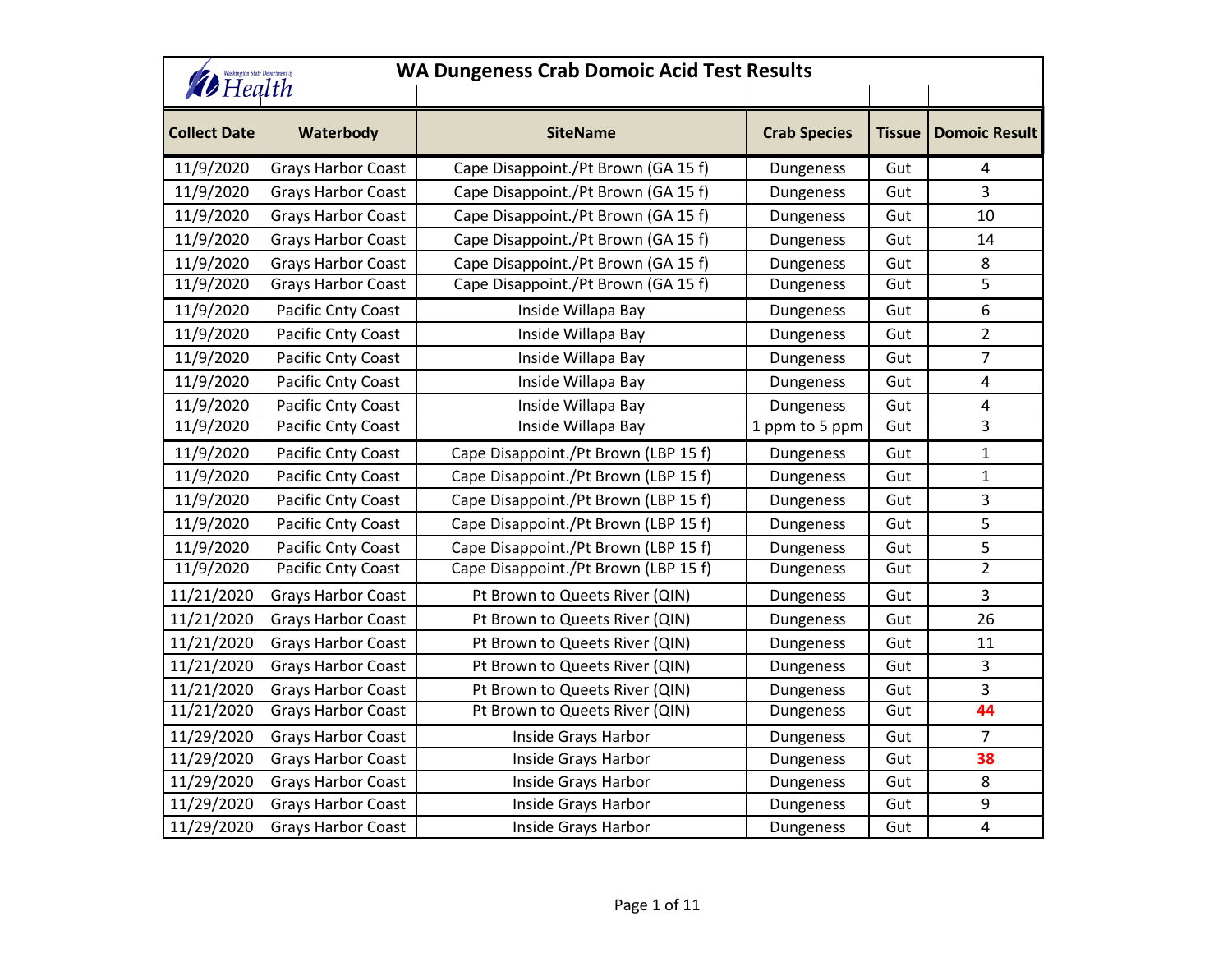|                     | <b>WA Dungeness Crab Domoic Acid Test Results</b><br>Washington State Department of<br><b><i>D</i></b> Health |                                      |                     |               |                      |  |
|---------------------|---------------------------------------------------------------------------------------------------------------|--------------------------------------|---------------------|---------------|----------------------|--|
|                     |                                                                                                               |                                      |                     |               |                      |  |
| <b>Collect Date</b> | Waterbody                                                                                                     | <b>SiteName</b>                      | <b>Crab Species</b> | <b>Tissue</b> | <b>Domoic Result</b> |  |
| 11/29/2020          | <b>Grays Harbor Coast</b>                                                                                     | Inside Grays Harbor                  | Dungeness           | Gut           | 13                   |  |
| 11/29/2020          | Pacific Cnty Coast                                                                                            | Inside Columbia River                | Dungeness           | Gut           | 11                   |  |
| 11/29/2020          | Pacific Cnty Coast                                                                                            | Inside Columbia River                | Dungeness           | Gut           | 12                   |  |
| 11/29/2020          | Pacific Cnty Coast                                                                                            | Inside Columbia River                | Dungeness           | Gut           | 11                   |  |
| 11/29/2020          | Pacific Cnty Coast                                                                                            | Inside Columbia River                | Dungeness           | Gut           | 4                    |  |
| 11/29/2020          | Pacific Cnty Coast                                                                                            | Inside Columbia River                | Dungeness           | Gut           | 3                    |  |
| 11/29/2020          | Pacific Cnty Coast                                                                                            | Inside Columbia River                | Dungeness           | Gut           | 18                   |  |
| 11/29/2020          | <b>Grays Harbor Coast</b>                                                                                     | Cape Disappoint./Pt Brown (GA 15 f)  | Dungeness           | Gut           | 13                   |  |
| 11/29/2020          | <b>Grays Harbor Coast</b>                                                                                     | Cape Disappoint./Pt Brown (GA 15 f)  | Dungeness           | Gut           | 9                    |  |
| 11/29/2020          | Grays Harbor Coast                                                                                            | Cape Disappoint./Pt Brown (GA 15 f)  | Dungeness           | Gut           | 8                    |  |
| 11/29/2020          | Grays Harbor Coast                                                                                            | Cape Disappoint./Pt Brown (GA 15 f)  | Dungeness           | Gut           | 14                   |  |
| 11/29/2020          | Grays Harbor Coast                                                                                            | Cape Disappoint./Pt Brown (GA 15 f)  | Dungeness           | Gut           | 20                   |  |
| 11/29/2020          | <b>Grays Harbor Coast</b>                                                                                     | Cape Disappoint./Pt Brown (GA 15 f)  | Dungeness           | Gut           | 21                   |  |
| 11/29/2020          | Pacific Cnty Coast                                                                                            | Cape Disappoint./Pt Brown (LBP 15 f) | Dungeness           | Gut           | 1                    |  |
| 11/29/2020          | Pacific Cnty Coast                                                                                            | Cape Disappoint./Pt Brown (LBP 15 f) | Dungeness           | Gut           | 5                    |  |
| 11/29/2020          | Pacific Cnty Coast                                                                                            | Cape Disappoint./Pt Brown (LBP 15 f) | Dungeness           | Gut           | 5                    |  |
| 11/29/2020          | Pacific Cnty Coast                                                                                            | Cape Disappoint./Pt Brown (LBP 15 f) | Dungeness           | Gut           | 6                    |  |
| 11/29/2020          | Pacific Cnty Coast                                                                                            | Cape Disappoint./Pt Brown (LBP 15 f) | Dungeness           | Gut           | 8                    |  |
| 11/29/2020          | Pacific Cnty Coast                                                                                            | Cape Disappoint./Pt Brown (LBP 15 f) | Dungeness           | Gut           | $\overline{17}$      |  |
| 11/29/2020          | Pacific Cnty Coast                                                                                            | Cape Disappoint./Pt Brown (LBP 7 f)  | Dungeness           | Gut           | 25                   |  |
| 11/29/2020          | Pacific Cnty Coast                                                                                            | Cape Disappoint./Pt Brown (LBP 7 f)  | Dungeness           | Gut           | $\mathbf{1}$         |  |
| 11/29/2020          | Pacific Cnty Coast                                                                                            | Cape Disappoint./Pt Brown (LBP 7 f)  | Dungeness           | Gut           | 5                    |  |
| 11/29/2020          | Pacific Cnty Coast                                                                                            | Cape Disappoint./Pt Brown (LBP 7 f)  | Dungeness           | Gut           | 4                    |  |
| 11/29/2020          | Pacific Cnty Coast                                                                                            | Cape Disappoint./Pt Brown (LBP 7 f)  | Dungeness           | Gut           | 28                   |  |
| 11/29/2020          | Pacific Cnty Coast                                                                                            | Cape Disappoint./Pt Brown (LBP 7 f)  | Dungeness           | Gut           | 13                   |  |
| 12/1/2020           | Pacific Cnty Coast                                                                                            | Inside Willapa Bay                   | Dungeness           | Gut           | 2                    |  |
| 12/1/2020           | Pacific Cnty Coast                                                                                            | Inside Willapa Bay                   | Dungeness           | Gut           | 1                    |  |
| 12/1/2020           | Pacific Cnty Coast                                                                                            | Inside Willapa Bay                   | Dungeness           | Gut           | $\mathbf{1}$         |  |
| 12/1/2020           | Pacific Cnty Coast                                                                                            | Inside Willapa Bay                   | Dungeness           | Gut           | 1                    |  |
| 12/1/2020           | Pacific Cnty Coast                                                                                            | Inside Willapa Bay                   | Dungeness           | Gut           | 5                    |  |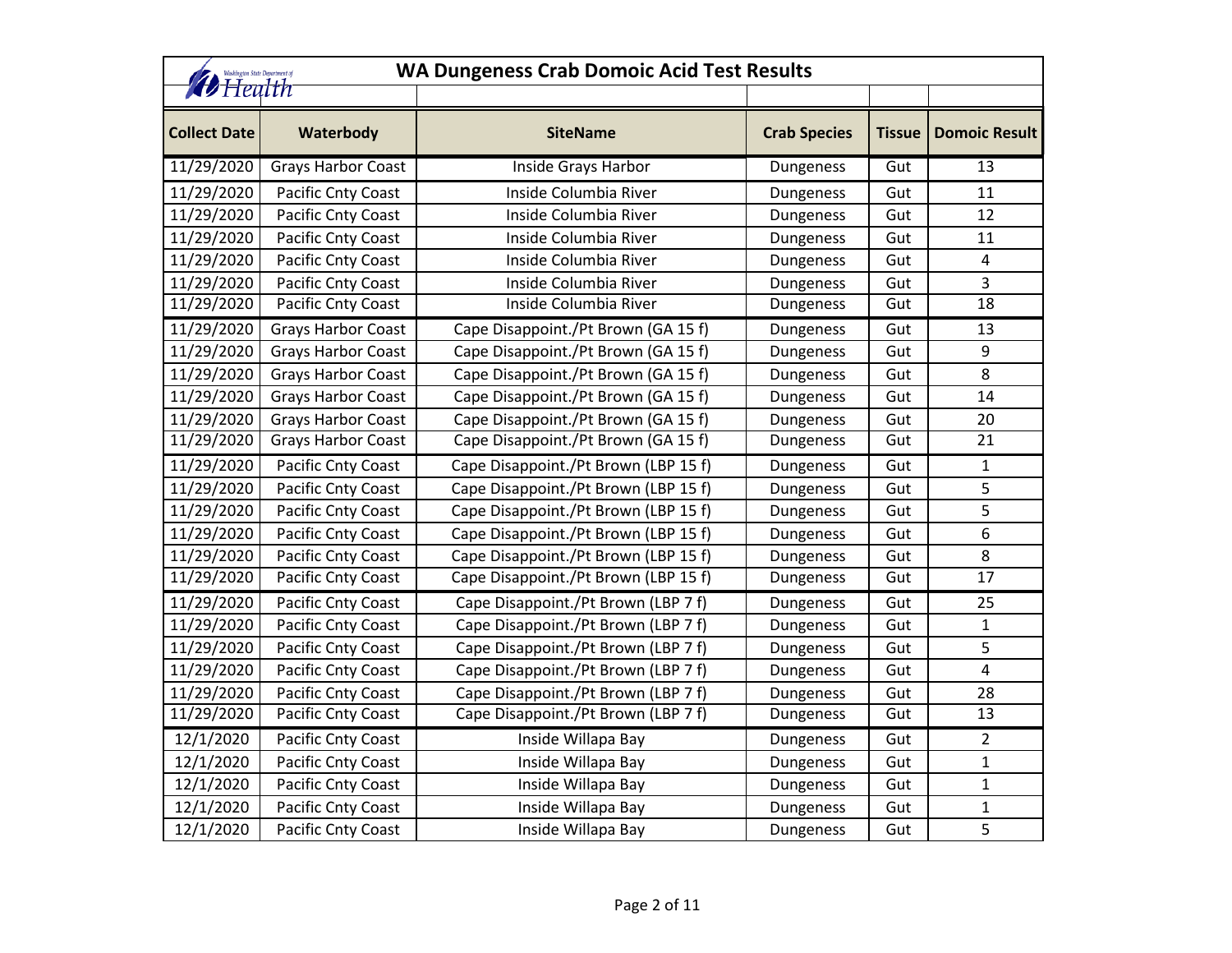| <b>WA Dungeness Crab Domoic Acid Test Results</b><br>Washington State Department of<br><b><i>D</i></b> Health |                           |                                      |                     |               |                      |
|---------------------------------------------------------------------------------------------------------------|---------------------------|--------------------------------------|---------------------|---------------|----------------------|
| <b>Collect Date</b>                                                                                           | Waterbody                 | <b>SiteName</b>                      | <b>Crab Species</b> | <b>Tissue</b> | <b>Domoic Result</b> |
| 12/1/2020                                                                                                     | Pacific Cnty Coast        | Inside Willapa Bay                   | Dungeness           | Gut           | 5                    |
| 12/2/2020                                                                                                     | <b>Grays Harbor Coast</b> | Pt. Chehalis to D.I. 20 fms (QIN)    | Dungeness           | Gut           | $\overline{7}$       |
| 12/2/2020                                                                                                     | <b>Grays Harbor Coast</b> | Pt. Chehalis to D.I. 20 fms (QIN)    | Dungeness           | Gut           | 15                   |
| 12/2/2020                                                                                                     | <b>Grays Harbor Coast</b> | Pt. Chehalis to D.I. 20 fms (QIN)    | Dungeness           | Gut           | 19                   |
| 12/2/2020                                                                                                     | <b>Grays Harbor Coast</b> | Pt. Chehalis to D.I. 20 fms (QIN)    | Dungeness           | Gut           | 11                   |
| 12/2/2020                                                                                                     | <b>Grays Harbor Coast</b> | Pt. Chehalis to D.I. 20 fms (QIN)    | Dungeness           | Gut           | 21                   |
| 12/2/2020                                                                                                     | <b>Grays Harbor Coast</b> | Pt. Chehalis to D.I. 20 fms (QIN)    | Dungeness           | Gut           | 14                   |
| 12/2/2020                                                                                                     | Grays Harbor Coast        | Pt. Chehalis to D.I. 10 fms (QIN)    | Dungeness           | Gut           | 27                   |
| 12/2/2020                                                                                                     | <b>Grays Harbor Coast</b> | Pt. Chehalis to D.I. 10 fms (QIN)    | Dungeness           | Gut           | 28                   |
| 12/2/2020                                                                                                     | <b>Grays Harbor Coast</b> | Pt. Chehalis to D.I. 10 fms (QIN)    | Dungeness           | Gut           | 27                   |
| 12/2/2020                                                                                                     | <b>Grays Harbor Coast</b> | Pt. Chehalis to D.I. 10 fms (QIN)    | Dungeness           | Gut           | 6                    |
| 12/2/2020                                                                                                     | <b>Grays Harbor Coast</b> | Pt. Chehalis to D.I. 10 fms (QIN)    | Dungeness           | Gut           | 23                   |
| 12/2/2020                                                                                                     | Grays Harbor Coast        | Pt. Chehalis to D.I. 10 fms (QIN)    | Dungeness           | Gut           | 24                   |
| 12/2/2020                                                                                                     | <b>Grays Harbor Coast</b> | Inside Grays Harbor (QIN)            | Dungeness           | Gut           | 15                   |
| 12/2/2020                                                                                                     | <b>Grays Harbor Coast</b> | Inside Grays Harbor (QIN)            | Dungeness           | Gut           | 8                    |
| 12/2/2020                                                                                                     | Grays Harbor Coast        | Inside Grays Harbor (QIN)            | Dungeness           | Gut           | 41                   |
| 12/2/2020                                                                                                     | <b>Grays Harbor Coast</b> | Inside Grays Harbor (QIN)            | Dungeness           | Gut           | 25                   |
| 12/2/2020                                                                                                     | <b>Grays Harbor Coast</b> | Inside Grays Harbor (QIN)            | Dungeness           | Gut           | 44                   |
| 12/2/2020                                                                                                     | Grays Harbor Coast        | Inside Grays Harbor (QIN)            | Dungeness           | Gut           | $\overline{29}$      |
| 12/5/2020                                                                                                     | Pacific Cnty Coast        | Cape Disappoint./Pt Brown (SEA 15 f) | Dungeness           | Gut           | 16                   |
| 12/5/2020                                                                                                     | Pacific Cnty Coast        | Cape Disappoint./Pt Brown (SEA 15 f) | Dungeness           | Gut           | 6                    |
| 12/5/2020                                                                                                     | Pacific Cnty Coast        | Cape Disappoint./Pt Brown (SEA 15 f) | Dungeness           | Gut           | 1                    |
| 12/5/2020                                                                                                     | Pacific Cnty Coast        | Cape Disappoint./Pt Brown (SEA 15 f) | Dungeness           | Gut           | 4                    |
| 12/5/2020                                                                                                     | Pacific Cnty Coast        | Cape Disappoint./Pt Brown (SEA 15 f) | Dungeness           | Gut           | 15                   |
| 12/5/2020                                                                                                     | Pacific Cnty Coast        | Cape Disappoint./Pt Brown (SEA 15 f) | Dungeness           | Gut           | 9                    |
| 12/5/2020                                                                                                     | Pacific Cnty Coast        | Cape Disappoint./Pt Brown (SEA 7 f)  | Dungeness           | Gut           | 4                    |
| 12/5/2020                                                                                                     | Pacific Cnty Coast        | Cape Disappoint./Pt Brown (SEA 7 f)  | Dungeness           | Gut           | 7                    |
| 12/5/2020                                                                                                     | Pacific Cnty Coast        | Cape Disappoint./Pt Brown (SEA 7 f)  | Dungeness           | Gut           | 14                   |
| 12/5/2020                                                                                                     | Pacific Cnty Coast        | Cape Disappoint./Pt Brown (SEA 7 f)  | Dungeness           | Gut           | 17                   |
| 12/5/2020                                                                                                     | Pacific Cnty Coast        | Cape Disappoint./Pt Brown (SEA 7 f)  | Dungeness           | Gut           | 23                   |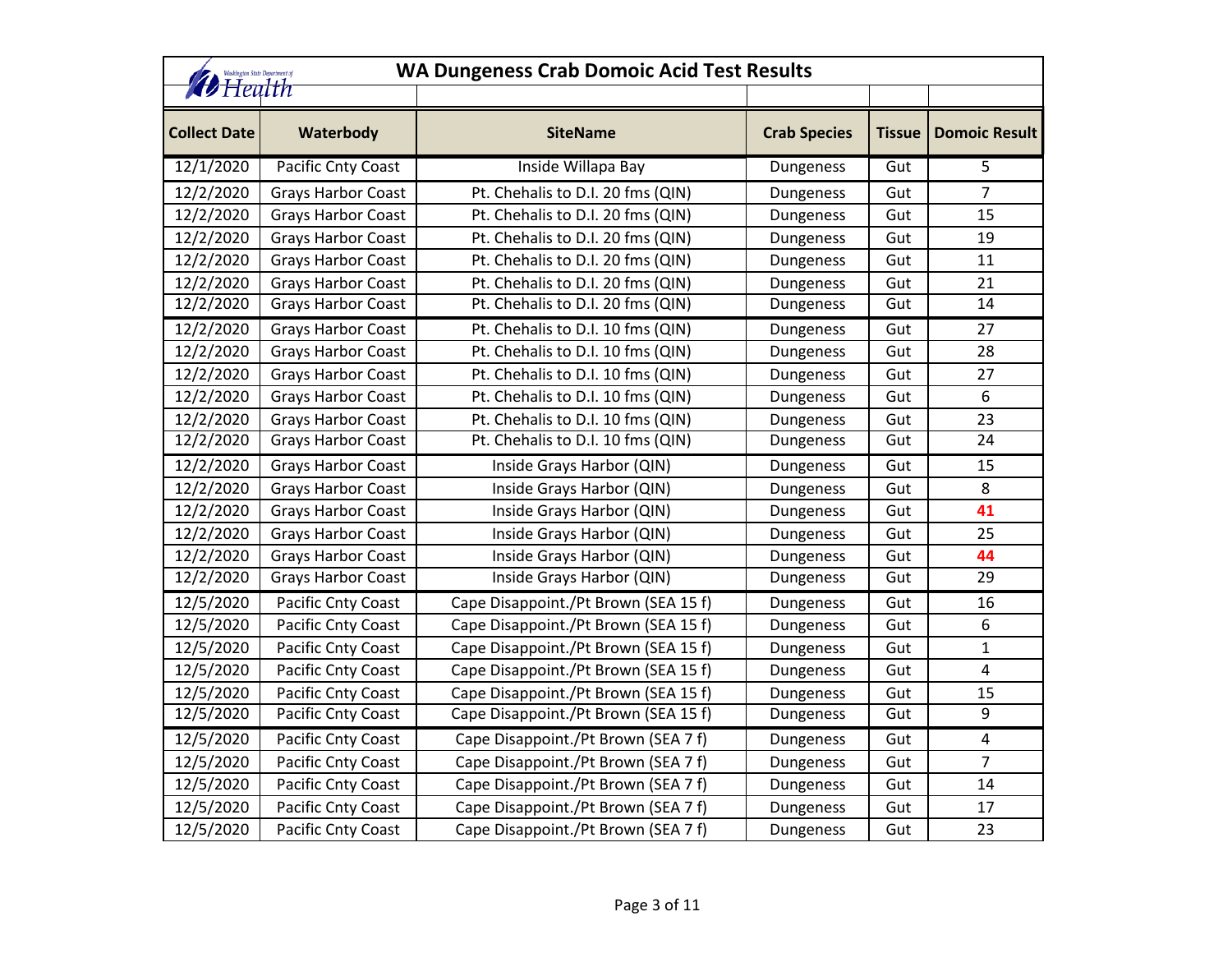|                     | <b>WA Dungeness Crab Domoic Acid Test Results</b><br>Washington State Department of<br><b><i>D</i></b> Health |                                      |                     |               |                      |  |
|---------------------|---------------------------------------------------------------------------------------------------------------|--------------------------------------|---------------------|---------------|----------------------|--|
| <b>Collect Date</b> | Waterbody                                                                                                     | <b>SiteName</b>                      | <b>Crab Species</b> | <b>Tissue</b> | <b>Domoic Result</b> |  |
| 12/5/2020           | Pacific Cnty Coast                                                                                            | Cape Disappoint./Pt Brown (SEA 7 f)  | Dungeness           | Gut           | 4                    |  |
| 12/5/2020           | Pacific Cnty Coast                                                                                            | Cape Disappoint./Pt Brown (PEA 15 f) | Dungeness           | Gut           | $\overline{2}$       |  |
| 12/5/2020           | Pacific Cnty Coast                                                                                            | Cape Disappoint./Pt Brown (PEA 15 f) | Dungeness           | Gut           | $\overline{7}$       |  |
| 12/5/2020           | Pacific Cnty Coast                                                                                            | Cape Disappoint./Pt Brown (PEA 15 f) | Dungeness           | Gut           | 15                   |  |
| 12/5/2020           | Pacific Cnty Coast                                                                                            | Cape Disappoint./Pt Brown (PEA 15 f) | Dungeness           | Gut           | 27                   |  |
| 12/5/2020           | Pacific Cnty Coast                                                                                            | Cape Disappoint./Pt Brown (PEA 15 f) | Dungeness           | Gut           | 8                    |  |
| 12/5/2020           | Pacific Cnty Coast                                                                                            | Cape Disappoint./Pt Brown (PEA 15 f) | Dungeness           | Gut           | 27                   |  |
| 12/5/2020           | Pacific Cnty Coast                                                                                            | Cape Disappoint./Pt Brown (PEA 7 f)  | Dungeness           | Gut           | 9                    |  |
| 12/5/2020           | Pacific Cnty Coast                                                                                            | Cape Disappoint./Pt Brown (PEA 7 f)  | Dungeness           | Gut           | 1                    |  |
| 12/5/2020           | Pacific Cnty Coast                                                                                            | Cape Disappoint./Pt Brown (PEA 7 f)  | Dungeness           | Gut           | 30                   |  |
| 12/5/2020           | Pacific Cnty Coast                                                                                            | Cape Disappoint./Pt Brown (PEA 7 f)  | Dungeness           | Gut           | 34                   |  |
| 12/5/2020           | Pacific Cnty Coast                                                                                            | Cape Disappoint./Pt Brown (PEA 7 f)  | Dungeness           | Gut           | 36                   |  |
| 12/5/2020           | Pacific Cnty Coast                                                                                            | Cape Disappoint./Pt Brown (PEA 7 f)  | Dungeness           | Gut           | 34                   |  |
| 12/5/2020           | Pacific Cnty Coast                                                                                            | Cape Disappoint./Pt Brown (CRB 15 f) | Dungeness           | Gut           | $\overline{7}$       |  |
| 12/5/2020           | Pacific Cnty Coast                                                                                            | Cape Disappoint./Pt Brown (CRB 15 f) | Dungeness           | Gut           | 5                    |  |
| 12/5/2020           | Pacific Cnty Coast                                                                                            | Cape Disappoint./Pt Brown (CRB 15 f) | Dungeness           | Gut           | 10                   |  |
| 12/5/2020           | Pacific Cnty Coast                                                                                            | Cape Disappoint./Pt Brown (CRB 15 f) | Dungeness           | Gut           | 5                    |  |
| 12/5/2020           | Pacific Cnty Coast                                                                                            | Cape Disappoint./Pt Brown (CRB 15 f) | Dungeness           | Gut           | 4                    |  |
| 12/5/2020           | Pacific Cnty Coast                                                                                            | Cape Disappoint./Pt Brown (CRB 15 f) | Dungeness           | Gut           | 15                   |  |
| 12/5/2020           | Pacific Cnty Coast                                                                                            | Cape Disappoint./Pt Brown (CRB 7 f)  | Dungeness           | Gut           | 11                   |  |
| 12/5/2020           | Pacific Cnty Coast                                                                                            | Cape Disappoint./Pt Brown (CRB 7 f)  | Dungeness           | Gut           | 15                   |  |
| 12/5/2020           | Pacific Cnty Coast                                                                                            | Cape Disappoint./Pt Brown (CRB 7 f)  | Dungeness           | Gut           | 14                   |  |
| 12/5/2020           | Pacific Cnty Coast                                                                                            | Cape Disappoint./Pt Brown (CRB 7 f)  | Dungeness           | Gut           | 11                   |  |
| 12/5/2020           | Pacific Cnty Coast                                                                                            | Cape Disappoint./Pt Brown (CRB 7 f)  | Dungeness           | Gut           | $\mathbf{1}$         |  |
| 12/5/2020           | Pacific Cnty Coast                                                                                            | Cape Disappoint./Pt Brown (CRB 7 f)  | Dungeness           | Gut           | 15                   |  |
| 12/9/2020           | <b>Grays Harbor Coast</b>                                                                                     | Pt. Chehalis to D.I. 10 fms (QIN)    | Dungeness           | Gut           | 6                    |  |
| 12/9/2020           | <b>Grays Harbor Coast</b>                                                                                     | Pt. Chehalis to D.I. 10 fms (QIN)    | Dungeness           | Gut           | 13                   |  |
| 12/9/2020           | <b>Grays Harbor Coast</b>                                                                                     | Pt. Chehalis to D.I. 10 fms (QIN)    | Dungeness           | Gut           | 15                   |  |
| 12/9/2020           | <b>Grays Harbor Coast</b>                                                                                     | Pt. Chehalis to D.I. 10 fms (QIN)    | Dungeness           | Gut           | 13                   |  |
| 12/9/2020           | <b>Grays Harbor Coast</b>                                                                                     | Pt. Chehalis to D.I. 10 fms (QIN)    | Dungeness           | Gut           | 24                   |  |
| 12/9/2020           | <b>Grays Harbor Coast</b>                                                                                     | Pt. Chehalis to D.I. 10 fms (QIN)    | Dungeness           | Gut           | 15                   |  |
| 12/9/2020           | <b>Grays Harbor Coast</b>                                                                                     | Inside Grays Harbor (QIN)            | Dungeness           | Gut           | 34                   |  |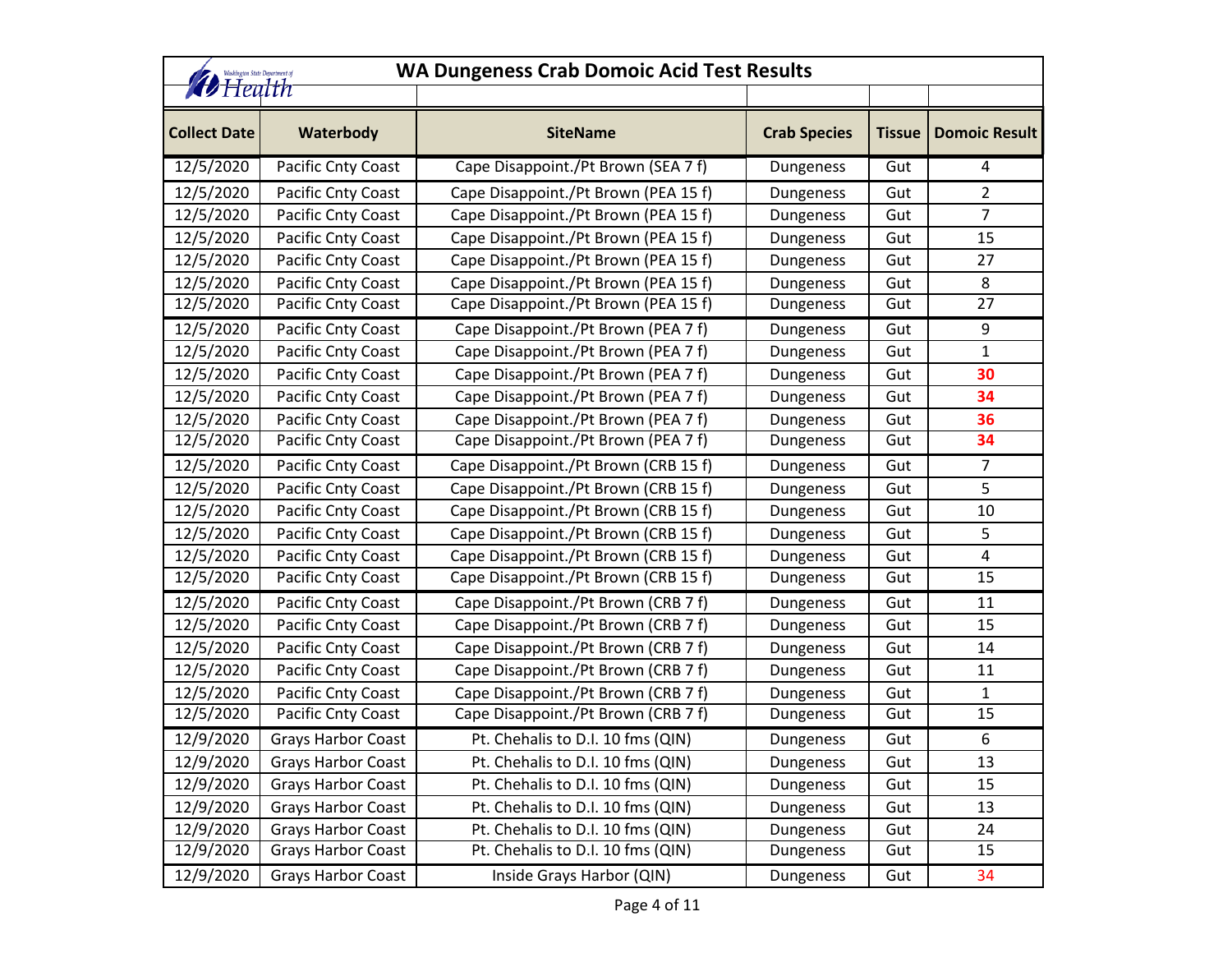| <b>WA Dungeness Crab Domoic Acid Test Results</b><br>Washington State Department of |                           |                                      |                     |               |                      |  |
|-------------------------------------------------------------------------------------|---------------------------|--------------------------------------|---------------------|---------------|----------------------|--|
| <b><i>D</i></b> Health                                                              |                           |                                      |                     |               |                      |  |
| <b>Collect Date</b>                                                                 | Waterbody                 | <b>SiteName</b>                      | <b>Crab Species</b> | <b>Tissue</b> | <b>Domoic Result</b> |  |
| 12/9/2020                                                                           | <b>Grays Harbor Coast</b> | Inside Grays Harbor (QIN)            | Dungeness           | Gut           | 26                   |  |
| 12/9/2020                                                                           | <b>Grays Harbor Coast</b> | Inside Grays Harbor (QIN)            | Dungeness           | Gut           | 8                    |  |
| 12/9/2020                                                                           | <b>Grays Harbor Coast</b> | Inside Grays Harbor (QIN)            | Dungeness           | Gut           | 6                    |  |
| 12/9/2020                                                                           | <b>Grays Harbor Coast</b> | Inside Grays Harbor (QIN)            | Dungeness           | Gut           | 36                   |  |
| 12/9/2020                                                                           | Grays Harbor Coast        | Inside Grays Harbor (QIN)            | Dungeness           | Gut           | 10                   |  |
| 12/9/2020                                                                           | <b>Grays Harbor Coast</b> | Pt. Chehalis to D.I. 20 fms (QIN)    | Dungeness           | Gut           | 18                   |  |
| 12/9/2020                                                                           | <b>Grays Harbor Coast</b> | Pt. Chehalis to D.I. 20 fms (QIN)    | Dungeness           | Gut           | 11                   |  |
| 12/9/2020                                                                           | Grays Harbor Coast        | Pt. Chehalis to D.I. 20 fms (QIN)    | Dungeness           | Gut           | 13                   |  |
| 12/9/2020                                                                           | <b>Grays Harbor Coast</b> | Pt. Chehalis to D.I. 20 fms (QIN)    | Dungeness           | Gut           | 23                   |  |
| 12/9/2020                                                                           | <b>Grays Harbor Coast</b> | Pt. Chehalis to D.I. 20 fms (QIN)    | Dungeness           | Gut           | 6                    |  |
| 12/9/2020                                                                           | <b>Grays Harbor Coast</b> | Pt. Chehalis to D.I. 20 fms (QIN)    | Dungeness           | Gut           | 8                    |  |
| 12/9/2020                                                                           | Pacific Cnty Coast        | Inside Columbia River (Sand Is.)     | Dungeness           | Gut           | 1                    |  |
| 12/9/2020                                                                           | Pacific Cnty Coast        | Inside Columbia River (Sand Is.)     | Dungeness           | Gut           | 2                    |  |
| 12/9/2020                                                                           | Pacific Cnty Coast        | Inside Columbia River (Sand Is.)     | Dungeness           | Gut           | 3                    |  |
| 12/9/2020                                                                           | Pacific Cnty Coast        | Inside Columbia River (Sand Is.)     | Dungeness           | Gut           | 14                   |  |
| 12/9/2020                                                                           | Pacific Cnty Coast        | Inside Columbia River (Sand Is.)     | Dungeness           | Gut           | 14                   |  |
| 12/9/2020                                                                           | Pacific Cnty Coast        | Inside Columbia River (Sand Is.)     | Dungeness           | Gut           | 21                   |  |
| 12/9/2020                                                                           | Pacific Cnty Coast        | Inside Willapa Bay (near Tokeland)   | Dungeness           | Gut           | 17                   |  |
| 12/9/2020                                                                           | Pacific Cnty Coast        | Inside Willapa Bay (near Tokeland)   | Dungeness           | Gut           | $\overline{2}$       |  |
| 12/9/2020                                                                           | Pacific Cnty Coast        | Inside Willapa Bay (near Tokeland)   | Dungeness           | Gut           | 1                    |  |
| 12/9/2020                                                                           | Pacific Cnty Coast        | Inside Willapa Bay (near Tokeland)   | Dungeness           | Gut           | 15                   |  |
| 12/9/2020                                                                           | Pacific Cnty Coast        | Inside Willapa Bay (near Tokeland)   | Dungeness           | Gut           | 1                    |  |
| 12/9/2020                                                                           | Pacific Cnty Coast        | Inside Willapa Bay (near Tokeland)   | Dungeness           | Gut           | $\mathbf{1}$         |  |
| 12/12/2020                                                                          | Pacific Cnty Coast        | Cape Disappoint./Pt Brown (SEA 7 f)  | Dungeness           | Gut           | 17                   |  |
| 12/12/2020                                                                          | Pacific Cnty Coast        | Cape Disappoint./Pt Brown (SEA 7 f)  | Dungeness           | Gut           | $\overline{7}$       |  |
| 12/12/2020                                                                          | Pacific Cnty Coast        | Cape Disappoint./Pt Brown (SEA 7 f)  | Dungeness           | Gut           | 12                   |  |
| 12/12/2020                                                                          | Pacific Cnty Coast        | Cape Disappoint./Pt Brown (SEA 7 f)  | Dungeness           | Gut           | 1                    |  |
| 12/12/2020                                                                          | Pacific Cnty Coast        | Cape Disappoint./Pt Brown (SEA 7 f)  | Dungeness           | Gut           | 14                   |  |
| 12/12/2020                                                                          | Pacific Cnty Coast        | Cape Disappoint./Pt Brown (SEA 7 f)  | Dungeness           | Gut           | 9                    |  |
| 12/12/2020                                                                          | Pacific Cnty Coast        | Cape Disappoint./Pt Brown (SEA 15 f) | Dungeness           | Gut           | 3                    |  |
| 12/12/2020                                                                          | Pacific Cnty Coast        | Cape Disappoint./Pt Brown (SEA 15 f) | Dungeness           | Gut           | $\mathbf{1}$         |  |
| 12/12/2020                                                                          | Pacific Cnty Coast        | Cape Disappoint./Pt Brown (SEA 15 f) | Dungeness           | Gut           | 3                    |  |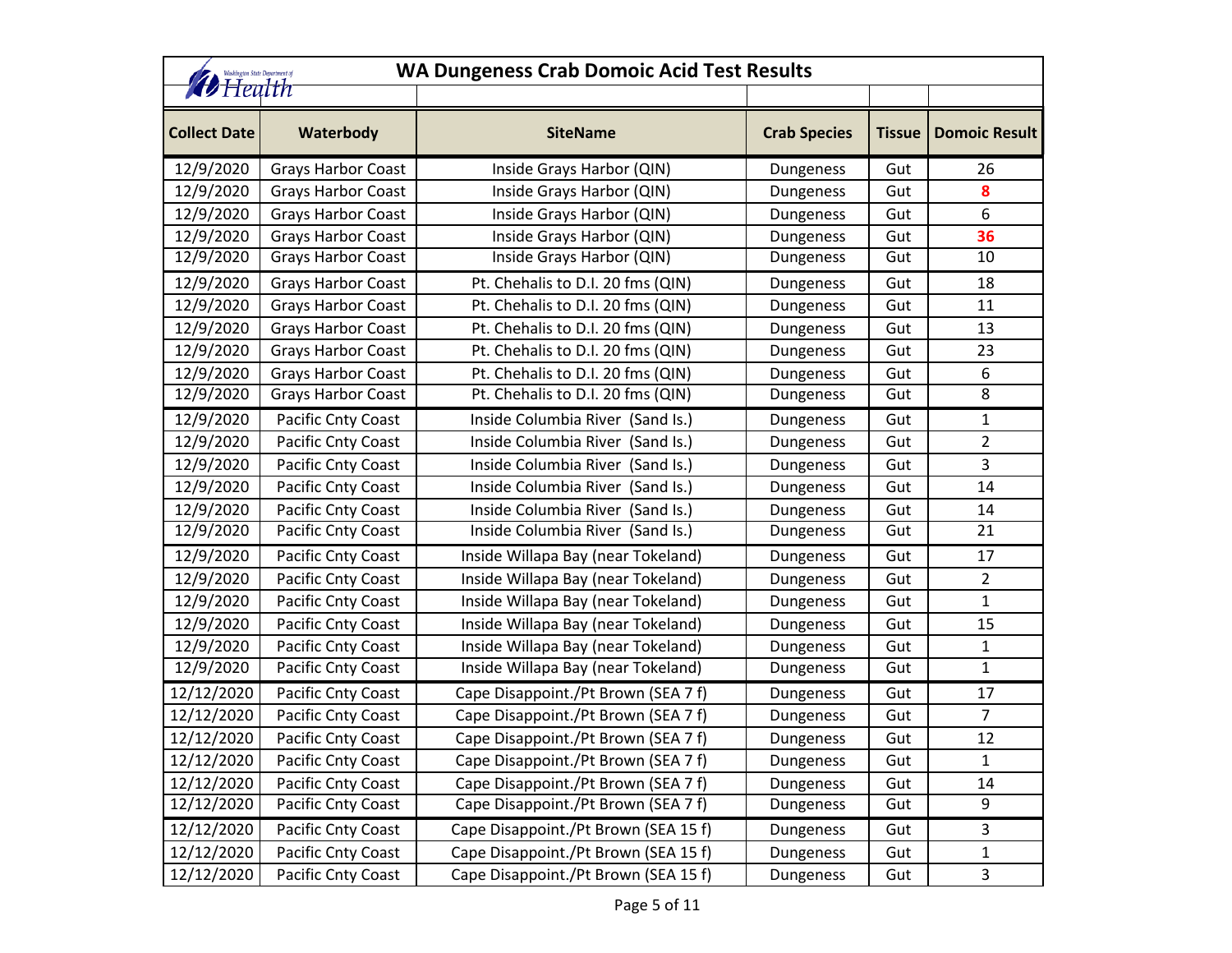| Washington State Department of<br><b><i>D</i></b> Health |                           | <b>WA Dungeness Crab Domoic Acid Test Results</b> |                     |               |                      |
|----------------------------------------------------------|---------------------------|---------------------------------------------------|---------------------|---------------|----------------------|
| <b>Collect Date</b>                                      | Waterbody                 | <b>SiteName</b>                                   | <b>Crab Species</b> | <b>Tissue</b> | <b>Domoic Result</b> |
| 12/12/2020                                               | Pacific Cnty Coast        | Cape Disappoint./Pt Brown (SEA 15 f)              | Dungeness           | Gut           | 32                   |
| 12/12/2020                                               | Pacific Cnty Coast        | Cape Disappoint./Pt Brown (SEA 15 f)              | Dungeness           | Gut           | 13                   |
| 12/12/2020                                               | Pacific Cnty Coast        | Cape Disappoint./Pt Brown (SEA 15 f)              | Dungeness           | Gut           | 14                   |
| 12/12/2020                                               | Pacific Cnty Coast        | Cape Disappoint./Pt Brown (PEA 15 f)              | Dungeness           | Gut           | 9                    |
| 12/12/2020                                               | Pacific Cnty Coast        | Cape Disappoint./Pt Brown (PEA 15 f)              | Dungeness           | Gut           | $\mathbf 1$          |
| 12/12/2020                                               | Pacific Cnty Coast        | Cape Disappoint./Pt Brown (PEA 15 f)              | Dungeness           | Gut           | 12                   |
| 12/12/2020                                               | Pacific Cnty Coast        | Cape Disappoint./Pt Brown (PEA 15 f)              | Dungeness           | Gut           | 13                   |
| 12/12/2020                                               | Pacific Cnty Coast        | Cape Disappoint./Pt Brown (PEA 15 f)              | Dungeness           | Gut           | 4                    |
| 12/12/2020                                               | Pacific Cnty Coast        | Cape Disappoint./Pt Brown (PEA 15 f)              | Dungeness           | Gut           | 4                    |
| 12/12/2020                                               | Pacific Cnty Coast        | Cape Disappoint./Pt Brown (PEA 7 f)               | Dungeness           | Gut           | 64                   |
| 12/12/2020                                               | Pacific Cnty Coast        | Cape Disappoint./Pt Brown (PEA 7 f)               | Dungeness           | Gut           | 15                   |
| 12/12/2020                                               | Pacific Cnty Coast        | Cape Disappoint./Pt Brown (PEA 7 f)               | Dungeness           | Gut           | 4                    |
| 12/12/2020                                               | Pacific Cnty Coast        | Cape Disappoint./Pt Brown (PEA 7 f)               | Dungeness           | Gut           | 5                    |
| 12/12/2020                                               | Pacific Cnty Coast        | Cape Disappoint./Pt Brown (PEA 7 f)               | Dungeness           | Gut           | 15                   |
| 12/12/2020                                               | Pacific Cnty Coast        | Cape Disappoint./Pt Brown (PEA 7 f)               | Dungeness           | Gut           | 9                    |
| 12/12/2020                                               | <b>Pacific Cnty Coast</b> | Cape Disappoint./Pt Brown (CRAN 30 f)             | Dungeness           | Gut           | 5                    |
| 12/12/2020                                               | Pacific Cnty Coast        | Cape Disappoint./Pt Brown (CRAN 30 f)             | Dungeness           | Gut           | 4                    |
| 12/12/2020                                               | Pacific Cnty Coast        | Cape Disappoint./Pt Brown (CRAN 30 f)             | Dungeness           | Gut           | $\overline{2}$       |
| 12/12/2020                                               | Pacific Cnty Coast        | Cape Disappoint./Pt Brown (CRAN 30 f)             | Dungeness           | Gut           | 7                    |
| 12/12/2020                                               | Pacific Cnty Coast        | Cape Disappoint./Pt Brown (CRAN 30 f)             | Dungeness           | Gut           | $\overline{2}$       |
| 12/12/2020                                               | Pacific Cnty Coast        | Cape Disappoint./Pt Brown (CRAN 30 f)             | Dungeness           | Gut           | $\overline{2}$       |
| 12/12/2020                                               | Pacific Cnty Coast        | Cape Disappoint./Pt Brown (CRAN 15 f)             | Dungeness           | Gut           | 1                    |
| 12/12/2020                                               | Pacific Cnty Coast        | Cape Disappoint./Pt Brown (CRAN 15 f)             | Dungeness           | Gut           | 6                    |
| 12/12/2020                                               | Pacific Cnty Coast        | Cape Disappoint./Pt Brown (CRAN 15 f)             | Dungeness           | Gut           | 3                    |
| 12/12/2020                                               | Pacific Cnty Coast        | Cape Disappoint./Pt Brown (CRAN 15 f)             | Dungeness           | Gut           | $\overline{2}$       |
| 12/12/2020                                               | Pacific Cnty Coast        | Cape Disappoint./Pt Brown (CRAN 15 f)             | Dungeness           | Gut           | $\overline{2}$       |
| 12/12/2020                                               | Pacific Cnty Coast        | Cape Disappoint./Pt Brown (CRAN 15 f)             | Dungeness           | Gut           | 3                    |
| 12/12/2020                                               | Pacific Cnty Coast        | Cape Disappoint./Pt Brown (CRAN 7 f)              | Dungeness           | Gut           | 3                    |
| 12/12/2020                                               | Pacific Cnty Coast        | Cape Disappoint./Pt Brown (CRAN 7 f)              | Dungeness           | Gut           | $\mathbf 1$          |
| 12/12/2020                                               | Pacific Cnty Coast        | Cape Disappoint./Pt Brown (CRAN 7 f)              | Dungeness           | Gut           | 5                    |
| 12/12/2020                                               | Pacific Cnty Coast        | Cape Disappoint./Pt Brown (CRAN 7 f)              | Dungeness           | Gut           | 35                   |
| 12/12/2020                                               | Pacific Cnty Coast        | Cape Disappoint./Pt Brown (CRAN 7 f)              | Dungeness           | Gut           | 18                   |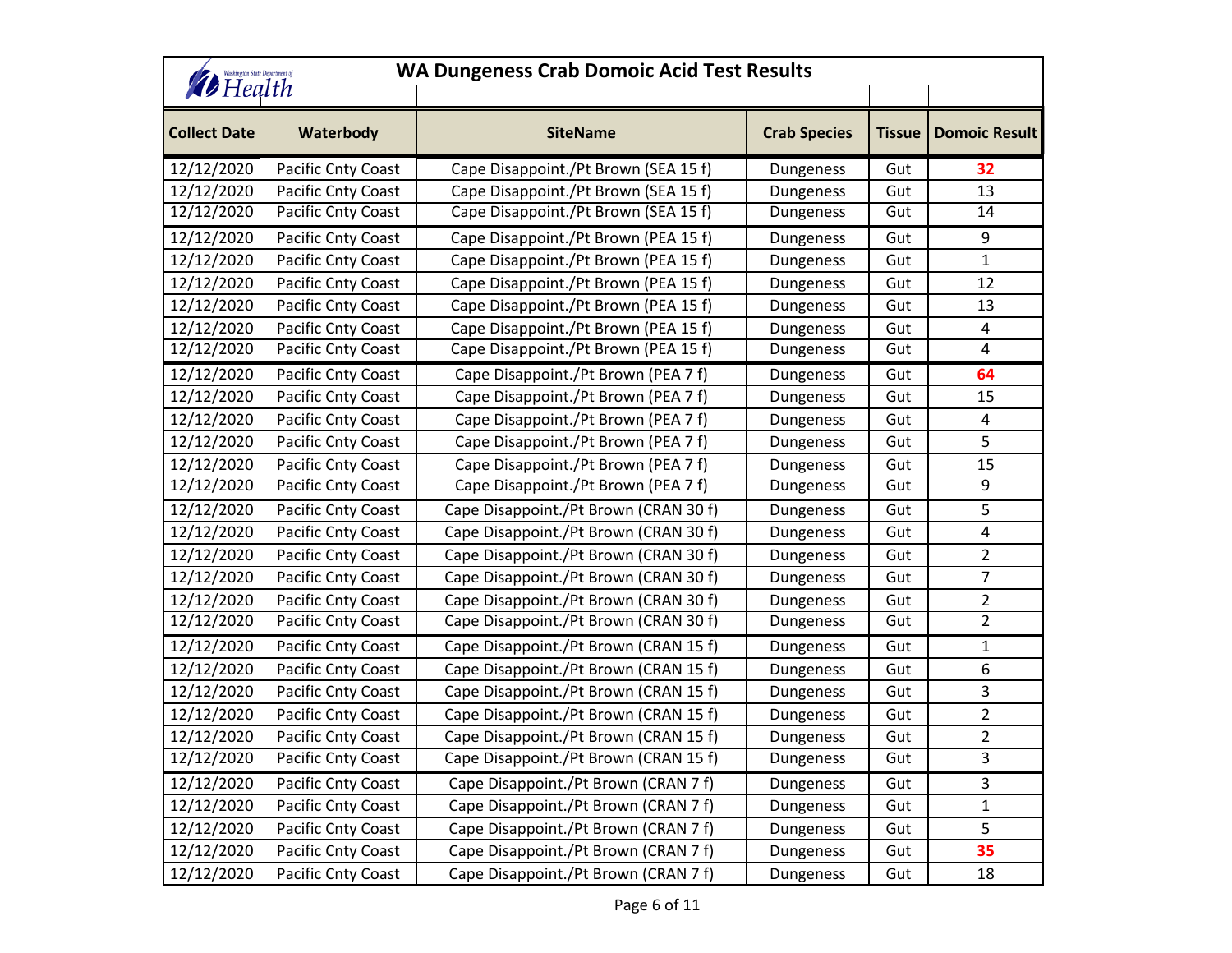|                        | <b>WA Dungeness Crab Domoic Acid Test Results</b><br>Washington State Department of |                                      |                     |               |                      |  |
|------------------------|-------------------------------------------------------------------------------------|--------------------------------------|---------------------|---------------|----------------------|--|
| <b><i>D</i></b> Health |                                                                                     |                                      |                     |               |                      |  |
| <b>Collect Date</b>    | Waterbody                                                                           | <b>SiteName</b>                      | <b>Crab Species</b> | <b>Tissue</b> | <b>Domoic Result</b> |  |
| 12/12/2020             | Pacific Cnty Coast                                                                  | Cape Disappoint./Pt Brown (CRAN 7 f) | Dungeness           | Gut           | 8                    |  |
| 12/12/2020             | Pacific Cnty Coast                                                                  | Inside Columbia River                | Dungeness           | Gut           | 14                   |  |
| 12/12/2020             | Pacific Cnty Coast                                                                  | Inside Columbia River                | Dungeness           | Gut           | $\overline{2}$       |  |
| 12/12/2020             | Pacific Cnty Coast                                                                  | Inside Columbia River                | Dungeness           | Gut           | 27                   |  |
| 12/12/2020             | Pacific Cnty Coast                                                                  | Inside Columbia River                | Dungeness           | Gut           | 6                    |  |
| 12/12/2020             | Pacific Cnty Coast                                                                  | Inside Columbia River                | Dungeness           | Gut           | 4                    |  |
| 12/12/2020             | Pacific Cnty Coast                                                                  | Inside Columbia River                | Dungeness           | Gut           | $\overline{2}$       |  |
| 12/16/2020             | <b>Grays Harbor Coast</b>                                                           | Inside Grays Harbor (QIN)            | Dungeness           | Gut           | 61                   |  |
| 12/16/2020             | <b>Grays Harbor Coast</b>                                                           | Inside Grays Harbor (QIN)            | Dungeness           | Gut           | 12                   |  |
| 12/16/2020             | <b>Grays Harbor Coast</b>                                                           | Inside Grays Harbor (QIN)            | Dungeness           | Gut           | $\overline{7}$       |  |
| 12/16/2020             | Grays Harbor Coast                                                                  | Inside Grays Harbor (QIN)            | Dungeness           | Gut           | 11                   |  |
| 12/16/2020             | <b>Grays Harbor Coast</b>                                                           | Inside Grays Harbor (QIN)            | Dungeness           | Gut           | 11                   |  |
| 12/16/2020             | Grays Harbor Coast                                                                  | Inside Grays Harbor (QIN)            | Dungeness           | Gut           | $\overline{7}$       |  |
| 12/16/2020             | Pacific Cnty Coast                                                                  | Inside Willapa Bay                   | Dungeness           | Gut           | 42                   |  |
| 12/16/2020             | Pacific Cnty Coast                                                                  | Inside Willapa Bay                   | Dungeness           | Gut           | 18                   |  |
| 12/16/2020             | Pacific Cnty Coast                                                                  | Inside Willapa Bay                   | Dungeness           | Gut           | 27                   |  |
| 12/16/2020             | Pacific Cnty Coast                                                                  | Inside Willapa Bay                   | Dungeness           | Gut           | $\overline{2}$       |  |
| 12/16/2020             | Pacific Cnty Coast                                                                  | Inside Willapa Bay                   | Dungeness           | Gut           | 13                   |  |
| 12/16/2020             | Pacific Cnty Coast                                                                  | Inside Willapa Bay                   | Dungeness           | Gut           | 6                    |  |
| 12/28/2020             | Pacific Cnty Coast                                                                  | Cape Disappoint./Pt Brown (SEA 15 f) | Dungeness           | Gut           | 4                    |  |
| 12/28/2020             | Pacific Cnty Coast                                                                  | Cape Disappoint./Pt Brown (SEA 15 f) | Dungeness           | Gut           | 42                   |  |
| 12/28/2020             | Pacific Cnty Coast                                                                  | Cape Disappoint./Pt Brown (SEA 15 f) | Dungeness           | Gut           | $\overline{2}$       |  |
| 12/28/2020             | Pacific Cnty Coast                                                                  | Cape Disappoint./Pt Brown (SEA 15 f) | Dungeness           | Gut           | 18                   |  |
| 12/28/2020             | Pacific Cnty Coast                                                                  | Cape Disappoint./Pt Brown (SEA 15 f) | Dungeness           | Gut           | $\overline{2}$       |  |
| 12/28/2020             | Pacific Cnty Coast                                                                  | Cape Disappoint./Pt Brown (SEA 15 f) | Dungeness           | Gut           | 12                   |  |
| 12/28/2020             | Pacific Cnty Coast                                                                  | Cape Disappoint./Pt Brown (SEA 7 f)  | Dungeness           | Gut           | 2                    |  |
| 12/28/2020             | Pacific Cnty Coast                                                                  | Cape Disappoint./Pt Brown (SEA 7 f)  | Dungeness           | Gut           | 44                   |  |
| 12/28/2020             | Pacific Cnty Coast                                                                  | Cape Disappoint./Pt Brown (SEA 7 f)  | Dungeness           | Gut           | 31                   |  |
| 12/28/2020             | Pacific Cnty Coast                                                                  | Cape Disappoint./Pt Brown (SEA 7 f)  | Dungeness           | Gut           | $\mathbf{1}$         |  |
| 12/28/2020             | Pacific Cnty Coast                                                                  | Cape Disappoint./Pt Brown (SEA 7 f)  | Dungeness           | Gut           | 9                    |  |
| 12/28/2020             | Pacific Cnty Coast                                                                  | Cape Disappoint./Pt Brown (SEA 7 f)  | Dungeness           | Gut           | 14                   |  |
| 12/28/2020             | Pacific Cnty Coast                                                                  | Cape Disappoint./Pt Brown (PEA 15 f) | Dungeness           | Gut           | 14                   |  |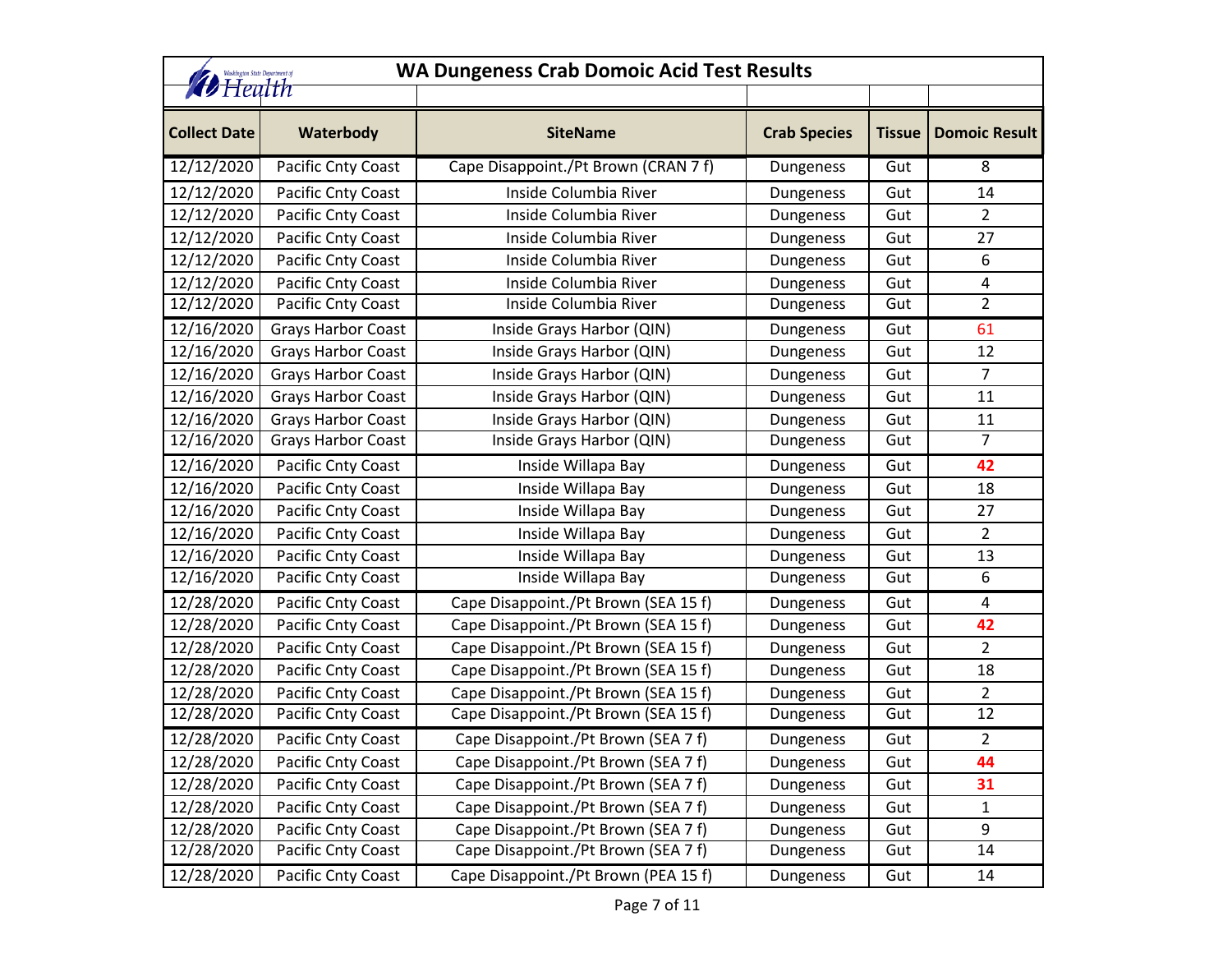| <b>WA Dungeness Crab Domoic Acid Test Results</b><br>Washington State Department of |                           |                                       |                     |               |                      |
|-------------------------------------------------------------------------------------|---------------------------|---------------------------------------|---------------------|---------------|----------------------|
| <b>D</b> Health                                                                     |                           |                                       |                     |               |                      |
| <b>Collect Date</b>                                                                 | Waterbody                 | <b>SiteName</b>                       | <b>Crab Species</b> | <b>Tissue</b> | <b>Domoic Result</b> |
| 12/28/2020                                                                          | Pacific Cnty Coast        | Cape Disappoint./Pt Brown (PEA 15 f)  | Dungeness           | Gut           | $<$ 1                |
| 12/28/2020                                                                          | Pacific Cnty Coast        | Cape Disappoint./Pt Brown (PEA 15 f)  | Dungeness           | Gut           | 14                   |
| 12/28/2020                                                                          | Pacific Cnty Coast        | Cape Disappoint./Pt Brown (PEA 15 f)  | Dungeness           | Gut           | 4                    |
| 12/28/2020                                                                          | Pacific Cnty Coast        | Cape Disappoint./Pt Brown (PEA 15 f)  | Dungeness           | Gut           | 6                    |
| 12/28/2020                                                                          | Pacific Cnty Coast        | Cape Disappoint./Pt Brown (PEA 15 f)  | Dungeness           | Gut           | 2                    |
| 12/28/2020                                                                          | Pacific Cnty Coast        | Cape Disappoint./Pt Brown (PEA 7 f)   | Dungeness           | Gut           | 2                    |
| 12/28/2020                                                                          | Pacific Cnty Coast        | Cape Disappoint./Pt Brown (PEA 7 f)   | Dungeness           | Gut           | 3                    |
| 12/28/2020                                                                          | Pacific Cnty Coast        | Cape Disappoint./Pt Brown (PEA 7 f)   | Dungeness           | Gut           | 27                   |
| 12/28/2020                                                                          | Pacific Cnty Coast        | Cape Disappoint./Pt Brown (PEA 7 f)   | Dungeness           | Gut           | 37                   |
| 12/28/2020                                                                          | Pacific Cnty Coast        | Cape Disappoint./Pt Brown (PEA 7 f)   | Dungeness           | Gut           | 46                   |
| 12/28/2020                                                                          | Pacific Cnty Coast        | Cape Disappoint./Pt Brown (PEA 7 f)   | Dungeness           | Gut           | 15                   |
| 12/28/2020                                                                          | Pacific Cnty Coast        | Cape Disappoint./Pt Brown (CRAN 15 f) | Dungeness           | Gut           | 11                   |
| 12/28/2020                                                                          | Pacific Cnty Coast        | Cape Disappoint./Pt Brown (CRAN 15 f) | Dungeness           | Gut           | 2                    |
| 12/28/2020                                                                          | Pacific Cnty Coast        | Cape Disappoint./Pt Brown (CRAN 15 f) | Dungeness           | Gut           | 1                    |
| 12/28/2020                                                                          | Pacific Cnty Coast        | Cape Disappoint./Pt Brown (CRAN 15 f) | Dungeness           | Gut           | 8                    |
| 12/28/2020                                                                          | Pacific Cnty Coast        | Cape Disappoint./Pt Brown (CRAN 15 f) | Dungeness           | Gut           | 2                    |
| 12/28/2020                                                                          | Pacific Cnty Coast        | Cape Disappoint./Pt Brown (CRAN 15 f) | Dungeness           | Gut           | 1                    |
| 12/28/2020                                                                          | Pacific Cnty Coast        | Cape Disappoint./Pt Brown (CRAN 7 f)  | Dungeness           | Gut           | 6                    |
| 12/28/2020                                                                          | Pacific Cnty Coast        | Cape Disappoint./Pt Brown (CRAN 7 f)  | Dungeness           | Gut           | 5                    |
| 12/28/2020                                                                          | Pacific Cnty Coast        | Cape Disappoint./Pt Brown (CRAN 7 f)  | Dungeness           | Gut           | 3                    |
| 12/28/2020                                                                          | Pacific Cnty Coast        | Cape Disappoint./Pt Brown (CRAN 7 f)  | Dungeness           | Gut           | 3                    |
| 12/28/2020                                                                          | Pacific Cnty Coast        | Cape Disappoint./Pt Brown (CRAN 7 f)  | Dungeness           | Gut           | 5                    |
| 12/28/2020                                                                          | Pacific Cnty Coast        | Cape Disappoint./Pt Brown (CRAN 7 f)  | Dungeness           | Gut           | $\overline{7}$       |
| 12/28/2020                                                                          | Pacific Cnty Coast        | Inside Columbia River                 | Dungeness           | Gut           | 11                   |
| 12/28/2020                                                                          | Pacific Cnty Coast        | Inside Columbia River                 | Dungeness           | Gut           | 20                   |
| 12/28/2020                                                                          | Pacific Cnty Coast        | Inside Columbia River                 | Dungeness           | Gut           | 14                   |
| 12/28/2020                                                                          | Pacific Cnty Coast        | Inside Columbia River                 | Dungeness           | Gut           | 4                    |
| 12/28/2020                                                                          | Pacific Cnty Coast        | Inside Columbia River                 | Dungeness           | Gut           | <b>NTD</b>           |
| 12/28/2020                                                                          | Pacific Cnty Coast        | Inside Columbia River                 | Dungeness           | Gut           | $\overline{2}$       |
| 12/29/2020                                                                          | <b>Grays Harbor Coast</b> | Pt. Chehalis to D.I. 10 fms (QIN)     | Dungeness           | Gut           | 10                   |
| 12/29/2020                                                                          | <b>Grays Harbor Coast</b> | Pt. Chehalis to D.I. 10 fms (QIN)     | Dungeness           | Gut           | $\overline{2}$       |
| 12/29/2020                                                                          | <b>Grays Harbor Coast</b> | Pt. Chehalis to D.I. 10 fms (QIN)     | Dungeness           | Gut           | $\overline{7}$       |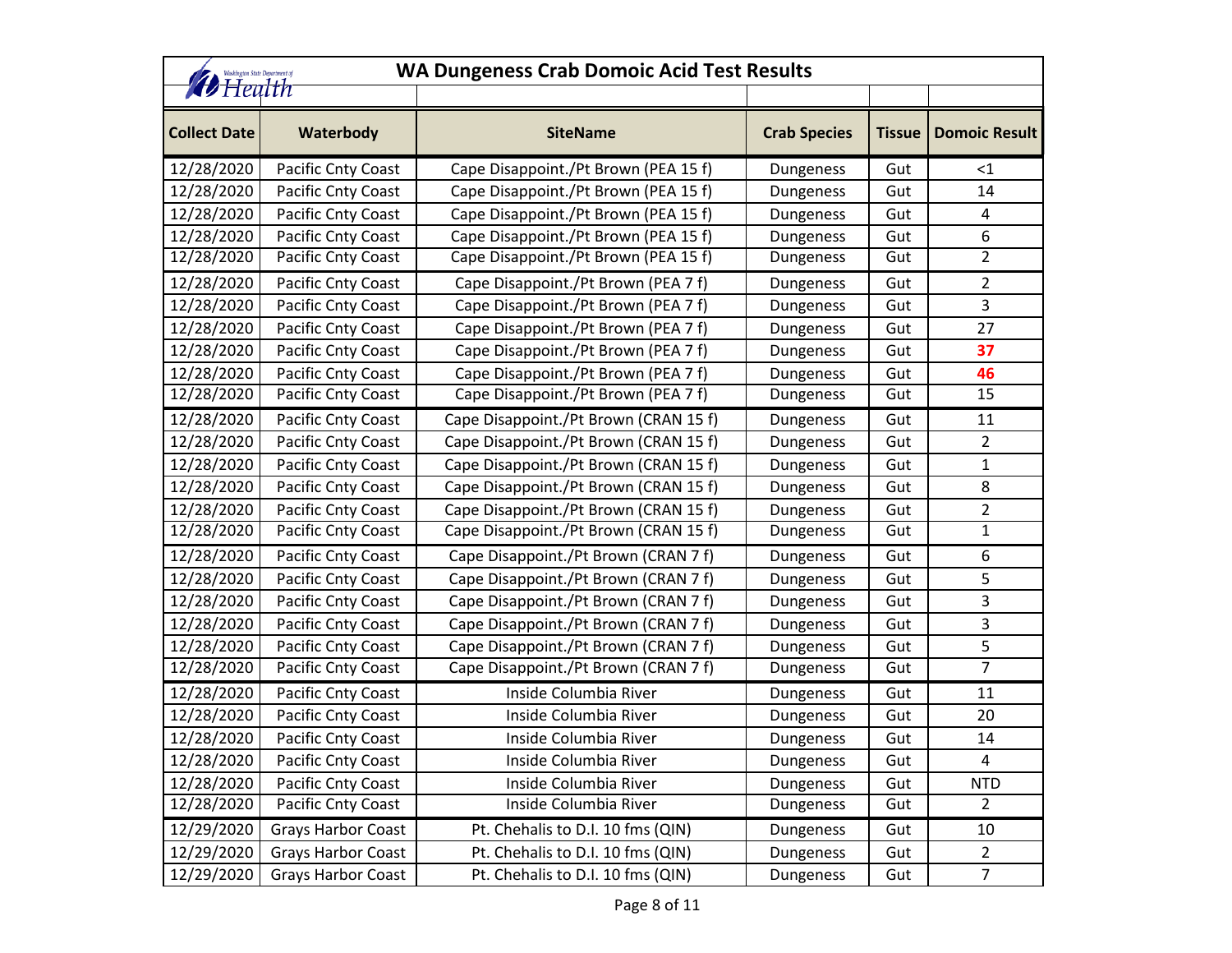| <b>WA Dungeness Crab Domoic Acid Test Results</b><br>Washington State Department of |                           |                                   |                     |               |                      |
|-------------------------------------------------------------------------------------|---------------------------|-----------------------------------|---------------------|---------------|----------------------|
| <b><i>D</i></b> Health                                                              |                           |                                   |                     |               |                      |
| <b>Collect Date</b>                                                                 | Waterbody                 | <b>SiteName</b>                   | <b>Crab Species</b> | <b>Tissue</b> | <b>Domoic Result</b> |
| 12/29/2020                                                                          | <b>Grays Harbor Coast</b> | Pt. Chehalis to D.I. 10 fms (QIN) | Dungeness           | Gut           | 15                   |
| 12/29/2020                                                                          | <b>Grays Harbor Coast</b> | Pt. Chehalis to D.I. 10 fms (QIN) | Dungeness           | Gut           | 15                   |
| 12/29/2020                                                                          | Grays Harbor Coast        | Pt. Chehalis to D.I. 10 fms (QIN) | Dungeness           | Gut           | 8                    |
| 12/29/2020                                                                          | Grays Harbor Coast        | Inside Grays Harbor (QIN)         | Dungeness           | Gut           | 3                    |
| 12/29/2020                                                                          | <b>Grays Harbor Coast</b> | Inside Grays Harbor (QIN)         | Dungeness           | Gut           | $\overline{2}$       |
| 12/29/2020                                                                          | <b>Grays Harbor Coast</b> | Inside Grays Harbor (QIN)         | Dungeness           | Gut           | 3                    |
| 12/29/2020                                                                          | Grays Harbor Coast        | Inside Grays Harbor (QIN)         | Dungeness           | Gut           | $\overline{4}$       |
| 12/29/2020                                                                          | <b>Grays Harbor Coast</b> | Inside Grays Harbor (QIN)         | Dungeness           | Gut           | <b>NTD</b>           |
| 12/29/2020                                                                          | <b>Grays Harbor Coast</b> | Inside Grays Harbor (QIN)         | Dungeness           | Gut           | 12                   |
| 12/28/2020                                                                          | Pacific Cnty Coast        | Inside Willapa Bay                | Dungeness           | Gut           | 15                   |
| 12/28/2020                                                                          | Pacific Cnty Coast        | Inside Willapa Bay                | Dungeness           | Gut           | $\mathbf{1}$         |
| 12/28/2020                                                                          | Pacific Cnty Coast        | Inside Willapa Bay                | Dungeness           | Gut           | 4                    |
| 12/28/2020                                                                          | Pacific Cnty Coast        | Inside Willapa Bay                | Dungeness           | Gut           | 10                   |
| 12/28/2020                                                                          | Pacific Cnty Coast        | Inside Willapa Bay                | Dungeness           | Gut           | <b>NTD</b>           |
| 12/28/2020                                                                          | Pacific Cnty Coast        | Inside Willapa Bay                | Dungeness           | Gut           | 25                   |
| 12/29/2020                                                                          | Grays Harbor Coast        | Pt. Chehalis to D.I. 20 fms (QIN) | Dungeness           | Gut           | $\overline{4}$       |
| 12/29/2020                                                                          | <b>Grays Harbor Coast</b> | Pt. Chehalis to D.I. 20 fms (QIN) | Dungeness           | Gut           | 12                   |
| 12/29/2020                                                                          | Grays Harbor Coast        | Pt. Chehalis to D.I. 20 fms (QIN) | Dungeness           | Gut           | 15                   |
| 12/29/2020                                                                          | Grays Harbor Coast        | Pt. Chehalis to D.I. 20 fms (QIN) | Dungeness           | Gut           | 23                   |
| 12/29/2020                                                                          | <b>Grays Harbor Coast</b> | Pt. Chehalis to D.I. 20 fms (QIN) | Dungeness           | Gut           | 4                    |
| 12/29/2020                                                                          | <b>Grays Harbor Coast</b> | Pt. Chehalis to D.I. 20 fms (QIN) | Dungeness           | Gut           | 11                   |
| 12/29/2020                                                                          | Clallum Ctny              | Mukkaw Bay (Makah Tribe)          | Dungeness           | Gut           | 3                    |
| 12/29/2020                                                                          | Clallum Ctny              | Mukkaw Bay (Makah Tribe)          | Dungeness           | Gut           | 3                    |
| 12/29/2020                                                                          | Clallum Ctny              | Mukkaw Bay (Makah Tribe)          | Dungeness           | Gut           | 5                    |
| 12/29/2020                                                                          | Clallum Ctny              | Mukkaw Bay (Makah Tribe)          | Dungeness           | Gut           | 3                    |
| 12/29/2020                                                                          | Clallum Ctny              | Mukkaw Bay (Makah Tribe)          | Dungeness           | Gut           | 5                    |
| 12/29/2020                                                                          | <b>Clallum Ctny</b>       | Mukkaw Bay (Makah Tribe)          | Dungeness           | Gut           | 4                    |
| 1/6/2021                                                                            | Pacific Cnty Coast        | Inside Willapa Bay                | Dungeness           | Gut           | 1                    |
| 1/6/2021                                                                            | Pacific Cnty Coast        | Inside Willapa Bay                | Dungeness           | Gut           | 16                   |
| 1/6/2021                                                                            | Pacific Cnty Coast        | Inside Willapa Bay                | Dungeness           | Gut           | $\overline{2}$       |
| 1/6/2021                                                                            | Pacific Cnty Coast        | Inside Willapa Bay                | Dungeness           | Gut           | 6                    |
| 1/6/2021                                                                            | Pacific Cnty Coast        | Inside Willapa Bay                | Dungeness           | Gut           | 8                    |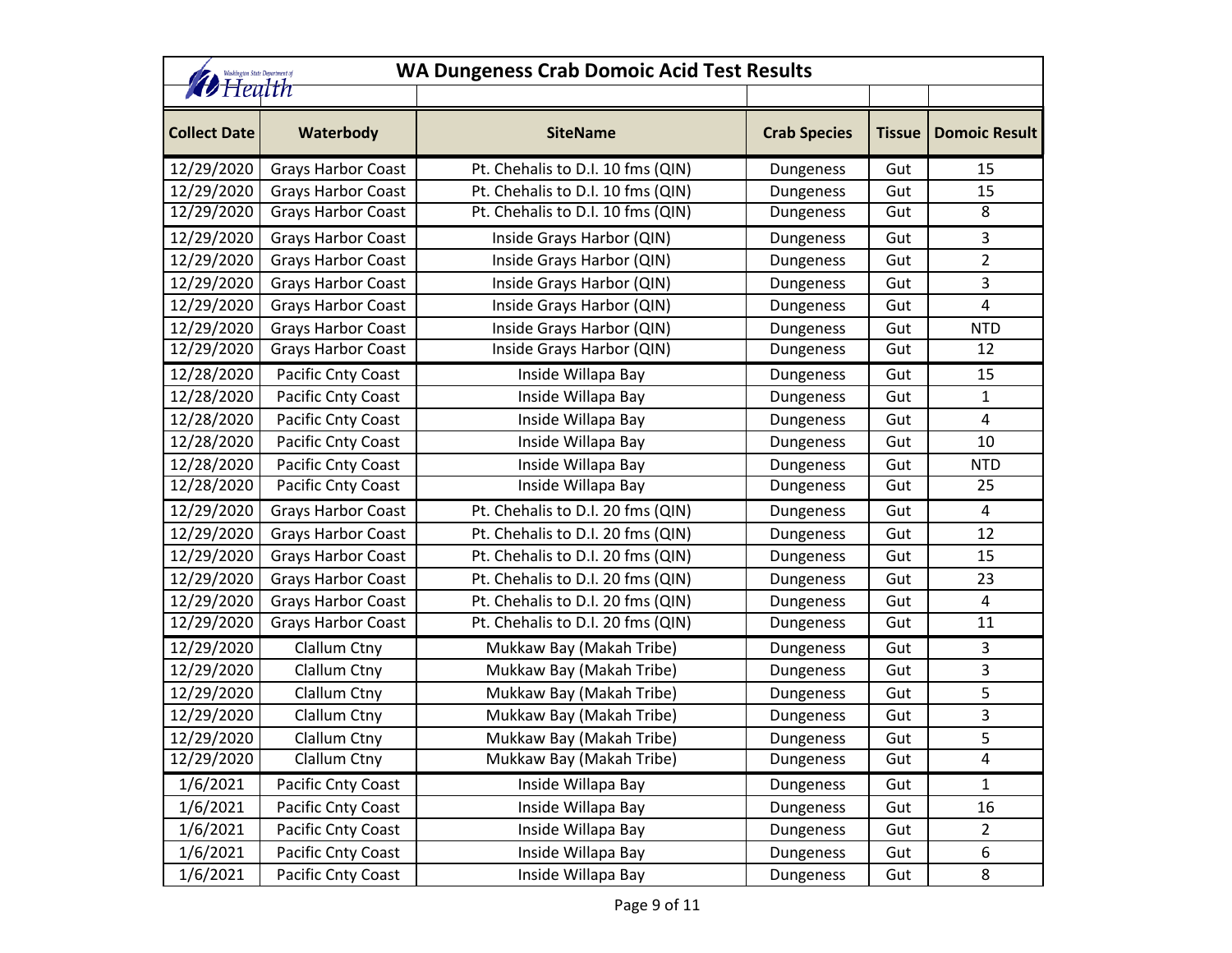| <b>WA Dungeness Crab Domoic Acid Test Results</b><br>Vashington State Department of<br><b><i>D</i></b> Health |                           |                                       |                     |               |                      |
|---------------------------------------------------------------------------------------------------------------|---------------------------|---------------------------------------|---------------------|---------------|----------------------|
| <b>Collect Date</b>                                                                                           | Waterbody                 | <b>SiteName</b>                       | <b>Crab Species</b> | <b>Tissue</b> | <b>Domoic Result</b> |
| 1/6/2021                                                                                                      | Pacific Cnty Coast        | Inside Willapa Bay                    | Dungeness           | Gut           | 18                   |
| 1/6/2021                                                                                                      | <b>Grays Harbor Coast</b> | Inside Grays Harbor (QIN)             | Dungeness           | Gut           | $2^{\circ}$          |
| 1/6/2021                                                                                                      | <b>Grays Harbor Coast</b> | Inside Grays Harbor (QIN)             | Dungeness           | Gut           | 17                   |
| 1/6/2021                                                                                                      | <b>Grays Harbor Coast</b> | Inside Grays Harbor (QIN)             | Dungeness           | Gut           | 10                   |
| 1/6/2021                                                                                                      | <b>Grays Harbor Coast</b> | Inside Grays Harbor (QIN)             | Dungeness           | Gut           | 8                    |
| 1/6/2021                                                                                                      | <b>Grays Harbor Coast</b> | Inside Grays Harbor (QIN)             | Dungeness           | Gut           | $\overline{3}$       |
| 1/6/2021                                                                                                      | <b>Grays Harbor Coast</b> | Inside Grays Harbor (QIN)             | Dungeness           | Gut           | 11                   |
| 1/8/2021                                                                                                      | <b>Grays Harbor Coast</b> | Pt. Chehalis to D.I. 10 fms (QIN)     | Dungeness           | Gut           | 5                    |
| 1/8/2021                                                                                                      | <b>Grays Harbor Coast</b> | Pt. Chehalis to D.I. 10 fms (QIN)     | Dungeness           | Gut           | 10                   |
| 1/8/2021                                                                                                      | <b>Grays Harbor Coast</b> | Pt. Chehalis to D.I. 10 fms (QIN)     | Dungeness           | Gut           | 5                    |
| 1/8/2021                                                                                                      | <b>Grays Harbor Coast</b> | Pt. Chehalis to D.I. 10 fms (QIN)     | Dungeness           | Gut           | $\overline{2}$       |
| 1/8/2021                                                                                                      | <b>Grays Harbor Coast</b> | Pt. Chehalis to D.I. 10 fms (QIN)     | Dungeness           | Gut           | 6                    |
| 1/8/2021                                                                                                      | <b>Grays Harbor Coast</b> | Pt. Chehalis to D.I. 10 fms (QIN)     | Dungeness           | Gut           | $\boldsymbol{6}$     |
| 1/8/2021                                                                                                      | <b>Grays Harbor Coast</b> | Pt. Chehalis to D.I. 20 fms (QIN)     | Dungeness           | Gut           | 3                    |
| 1/8/2021                                                                                                      | <b>Grays Harbor Coast</b> | Pt. Chehalis to D.I. 20 fms (QIN)     | Dungeness           | Gut           | 3                    |
| 1/8/2021                                                                                                      | <b>Grays Harbor Coast</b> | Pt. Chehalis to D.I. 20 fms (QIN)     | Dungeness           | Gut           | 8                    |
| 1/8/2021                                                                                                      | <b>Grays Harbor Coast</b> | Pt. Chehalis to D.I. 20 fms (QIN)     | Dungeness           | Gut           | $\overline{7}$       |
| 1/8/2021                                                                                                      | Grays Harbor Coast        | Pt. Chehalis to D.I. 20 fms (QIN)     | Dungeness           | Gut           | 15                   |
| 1/8/2021                                                                                                      | <b>Grays Harbor Coast</b> | Pt. Chehalis to D.I. 20 fms (QIN)     | Dungeness           | Gut           | 16                   |
| 1/8/2021                                                                                                      | Pacific Cnty Coast        | Cape Disappoint./Pt Brown (PEA 7 f)   | Dungeness           | Gut           | 22                   |
| 1/8/2021                                                                                                      | Pacific Cnty Coast        | Cape Disappoint./Pt Brown (PEA 7 f)   | Dungeness           | Gut           | 14                   |
| 1/8/2021                                                                                                      | Pacific Cnty Coast        | Cape Disappoint./Pt Brown (PEA 7 f)   | Dungeness           | Gut           | 35                   |
| 1/8/2021                                                                                                      | Pacific Cnty Coast        | Cape Disappoint./Pt Brown (PEA 7 f)   | Dungeness           | Gut           | 44                   |
| 1/8/2021                                                                                                      | Pacific Cnty Coast        | Cape Disappoint./Pt Brown (PEA 7 f)   | Dungeness           | Gut           | 22                   |
| 1/8/2021                                                                                                      | Pacific Cnty Coast        | Cape Disappoint./Pt Brown (PEA 7 f)   | Dungeness           | Gut           | 31                   |
| 1/8/2021                                                                                                      | Pacific Cnty Coast        | Cape Disappoint./Pt Brown (CRAN 15 f) | Dungeness           | Gut           | $\mathbf{1}$         |
| 1/8/2021                                                                                                      | Pacific Cnty Coast        | Cape Disappoint./Pt Brown (CRAN 15 f) | Dungeness           | Gut           | 5                    |
| 1/8/2021                                                                                                      | Pacific Cnty Coast        | Cape Disappoint./Pt Brown (CRAN 15 f) | Dungeness           | Gut           | $\overline{2}$       |
| 1/8/2021                                                                                                      | Pacific Cnty Coast        | Cape Disappoint./Pt Brown (CRAN 15 f) | Dungeness           | Gut           | 3                    |
| 1/8/2021                                                                                                      | Pacific Cnty Coast        | Cape Disappoint./Pt Brown (CRAN 15 f) | Dungeness           | Gut           | 10                   |
| 1/8/2021                                                                                                      | <b>Pacific Cnty Coast</b> | Cape Disappoint./Pt Brown (CRAN 15 f) | Dungeness           | Gut           | $\overline{4}$       |
| 1/8/2021                                                                                                      | Pacific Cnty Coast        | Cape Disappoint./Pt Brown (CRAN 7 f)  | Dungeness           | Gut           | 38                   |